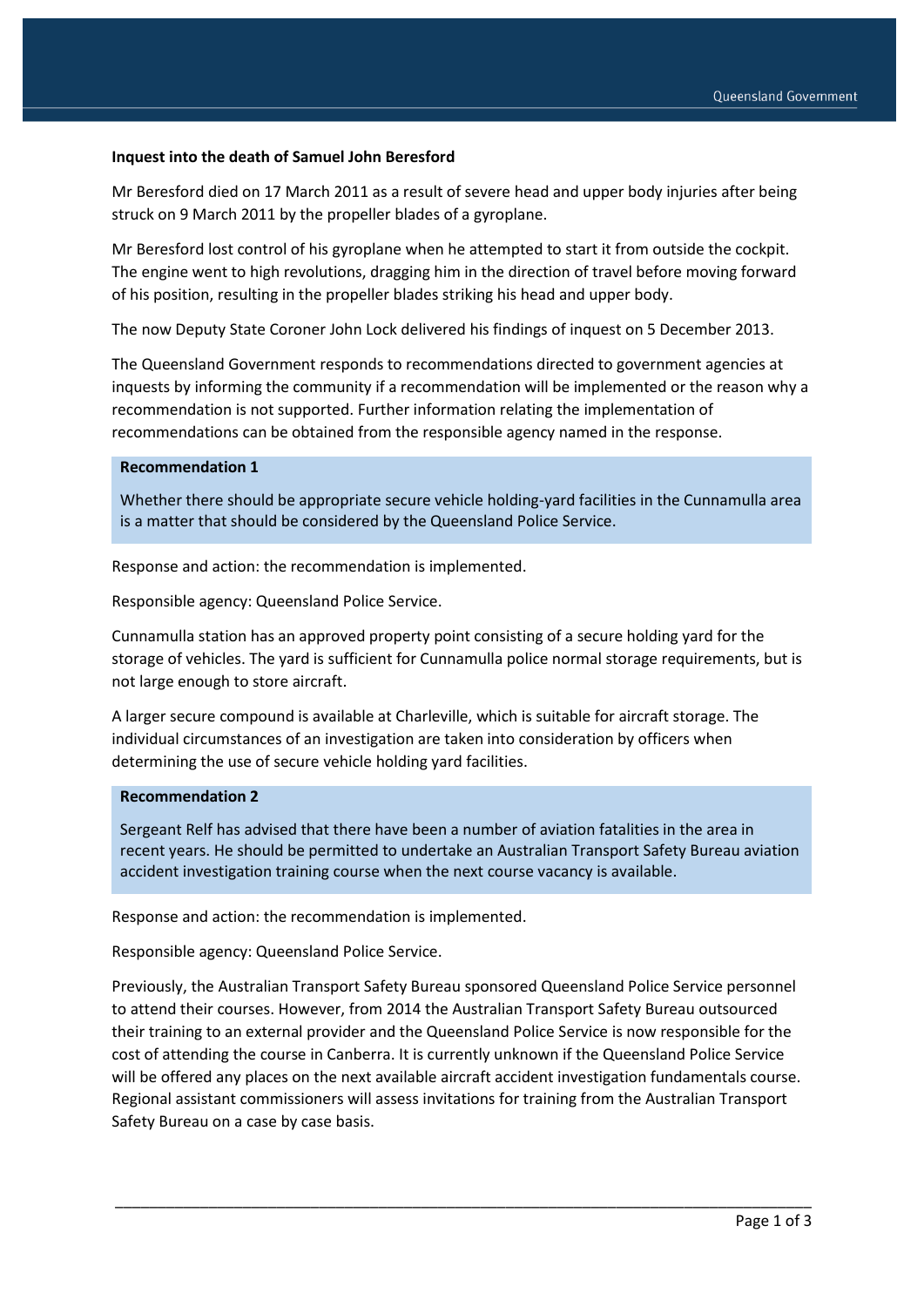Sergeant Relf completed a human factors component as part of his forensic crash qualifications which is applicable to the Human factors for transport safety investigations course offered by the Australian Transport Safety Bureau.

# **Recommendation 3**

The Queensland Police Service should identify and ensure there is a trained pool of officers to specialise in aviation accident investigations. Such officers could then be available to provide initial advice to on-scene investigating officers and could be assigned as the primary investigator for aviation incidents wherever possible.

Response and action: the recommendation is implemented.

Responsible agency: Queensland Police Service.

Six Forensic Crash Unit investigators were trained in 2009-2012 at the Australian Transport Safety Bureau course. Participants were selected from the Brisbane, Wide Bay and Sunshine Coast forensic crash units.

A further 41 officers throughout the state ranging from general duties, Forensic Crash Unit investigators, Criminal Investigations Branch, Child Protection Investigation Unit and Scenes of Crime Unit completed the course. The eastern sea-board of Queensland is covered from Cairns to the Gold Coast, Toowoomba and west to Emerald. This provides a spread of trained Australian Transport Safety Bureau officers available for advice to first response police officers.

The Australian Transport Safety Bureau outsourced their training to another provider in 2014 and attendance at such courses is now on an invitation-only basis. When invitations are received from the Australian Transport Safety Bureau they will be assessed on a case by case basis by individual regional assistant commissioners.

As this is a Commonwealth course, the Queensland Police Service is unable to manage the risks associated with the potential lack of training spots and costs associated with this training, other than by expressing interest in attending a course.

### **Recommendation 4**

The Queensland Police Service should review section 8.5.12 of the Queensland Police Service *Operational procedures manual* entitled 'Aircraft incidents resulting in death' to remove any ambiguity relating to release of aircraft procedures where the incident is not being investigated by the Australian Transport Safety Bureau.

Response and action: the recommendation is implemented.

Responsible agency: Queensland Police Service.

Section 8.5.12: 'Aircraft incidents resulting in death' of the *Operational procedures manual* was amended to remove the ambiguity regarding the release of the aircraft to other investigating authorities, by requiring the investigating officer to first contact the coroner's office prior to release.

\_\_\_\_\_\_\_\_\_\_\_\_\_\_\_\_\_\_\_\_\_\_\_\_\_\_\_\_\_\_\_\_\_\_\_\_\_\_\_\_\_\_\_\_\_\_\_\_\_\_\_\_\_\_\_\_\_\_\_\_\_\_\_\_\_\_\_\_\_\_\_\_\_\_\_\_\_\_\_\_\_\_

The amendments to the *Operational procedures manual* were published in June 2014 and all members were informed via a statewide email.